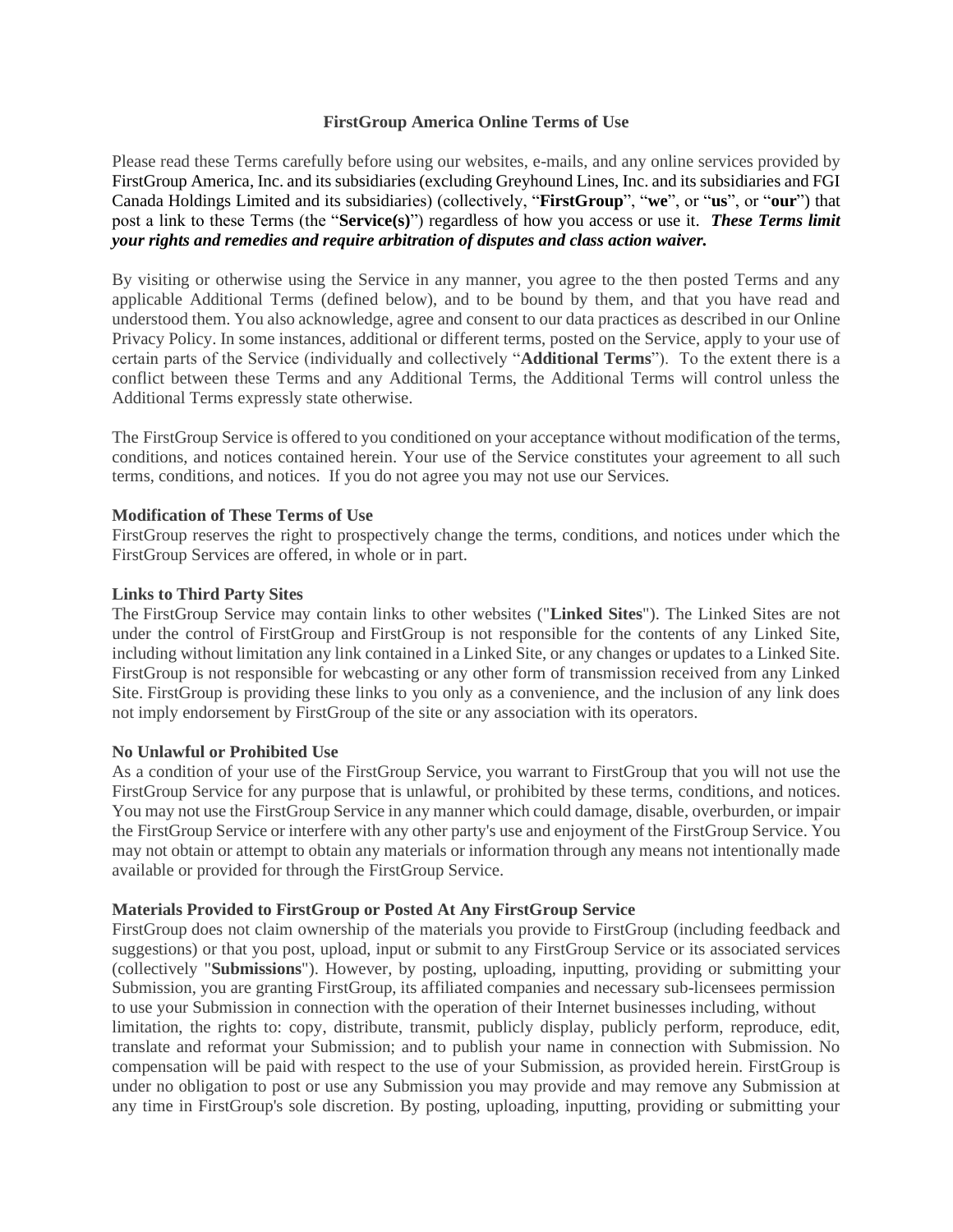Submission you warrant and represent that you own or otherwise control all of the rights to your Submission as described in this section including, without limitation, all the rights necessary for you to provide, post, upload, input or submit the Submissions.

## **Liability Disclaimer**

The information, software, products, and services included in or available through the FirstGroup Service may include inaccuracies or typographical errors. Changes are periodically added to the information herein. FirstGroup and/or its suppliers may make improvements and/or changes in the FirstGroup Service at any time. Advice received via the FirstGroup Service should not be relied upon for personal, medical, legal or financial decisions and you should consult an appropriate professional for specific advice tailored to your situation.

To the fullest extent permissible by applicable law, FirstGroup and their direct and indirect parents, subsidiaries, affiliates, and each of their respective employees, directors, members, managers, shareholders, agents, vendors, licensors, licensees, contractors, customers, successors, and assigns (collectively, "**FirstGroup Parties**") make no representations about the suitability, reliability, availability, timeliness, and accuracy of the information, software, products, services and related graphics contained on the FirstGroup Service for any purpose. To the maximum extent permitted by applicable law, all such information, software, products, services and related graphics are provided "as is" without warranty or condition of any kind. FirstGroup Parties hereby disclaim all warranties and conditions with regard to this information, software, products, services and related graphics, including all implied warranties or conditions of merchantability, fitness for a particular purpose, title and non-infringement.

To the maximum extent permitted by applicable law, in no event shall FirstGroup Parties be liable for any direct, indirect, punitive, incidental, special, consequential damages or any damages whatsoever including, without limitation, damages for loss of use, data or profits, arising out of or in any way connected with the use or performance of the FirstGroup Service, with the delay or inability to use the FirstGroup Service or related services, the provision of or failure to provide services, or for any information, software, products, services and related graphics obtained through the FirstGroup Service or otherwise arising out of the use of the FirstGroup Service, whether based on contract, tort, negligence, strict liability or otherwise, even if FirstGroup Parties has been advised of the possibility of damages. Because some states/jurisdictions do not allow the exclusion or limitation of liability for consequential or incidental damages, the above limitation may not apply to you. If you are dissatisfied with any portion of the FirstGroup Service, or with any of these terms of use, you sole and exclusive remedy is to discontinue using the FirstGroup Service.

#### **Termination/Access Restriction**

FirstGroup reserves the right, in its sole discretion, to terminate your access to the Services and the related services or any portion thereof at any time, without notice. To the maximum extent permitted by law, this agreement is governed by the laws of the State of Ohio, U.S.A. and you hereby consent to the exclusive jurisdiction and venue of courts in Hamilton County, Ohio, U.S.A. in all disputes arising out of or relating to the use of the Services. Use of the Services is unauthorized in any jurisdiction that does not give effect to all provisions of these terms and conditions, including without limitation this paragraph. You agree that no joint venture, partnership, employment, or agency relationship exists between you and FirstGroup as a result of this agreement or use of the Services. FirstGroup's performance of this agreement is subject to existing laws and legal process, and nothing contained in this agreement is in derogation of FirstGroup's right to comply with governmental, court and law enforcement requests or requirements relating to your use of the Services or information provided to or gathered by FirstGroup with respect to such use. If any part of this agreement is determined to be invalid or unenforceable pursuant to applicable law including, but not limited to, the warranty disclaimers and liability limitations set forth above, then the invalid or unenforceable provision will be deemed superseded by a valid, enforceable provision that most closely matches the intent of the original provision and the remainder of the agreement shall continue in effect.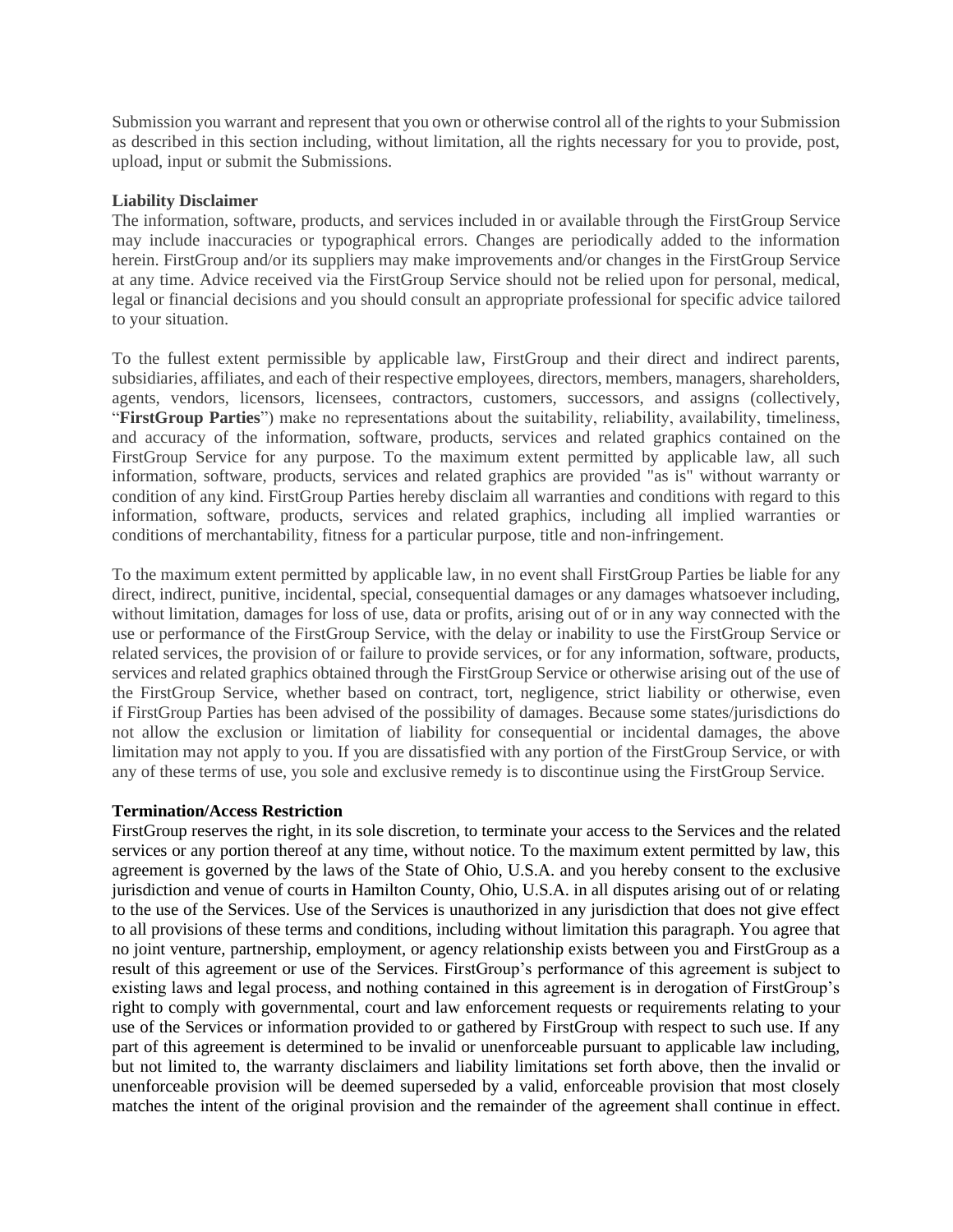Unless otherwise specified herein, this agreement constitutes the entire agreement between the user and FirstGroup with respect to the Services and it supersedes all prior or contemporaneous communications and proposals, whether electronic, oral or written, between the user and FirstGroup with respect to the Services. A printed version of this agreement and of any notice given in electronic form shall be admissible in judicial or administrative proceedings based upon or relating to this agreement to the same extent and subject to the same conditions as other business documents and records originally generated and maintained in printed form. It is the express wish to the parties that this agreement and all related documents be drawn up in English.

# **Arbitration**

FirstGroup and you agree that it would be advantageous to discuss and hopefully resolve any disputes before formal proceedings are initiated; provided, however, that FirstGroup need not do so in circumstances where its claims of Intellectual Property rights are concerned ("**IP Disputes**," with all other disputes referred to as "**General Disputes**"). The party making a claim – whether you or FirstGroup – shall send a letter to the other side briefly summarizing the claim and the request for relief. If FirstGroup is making a claim, the letter shall be sent, via email, to the email address listed in your FirstGroup account, if applicable. If no such information exists or if such information is not current, then we have no notification or delay obligations under this section. If you are making a claim, the letter shall be sent to FirstGroup America, 600 Vine Street, Suite 1400, Cincinnati, Ohio 45202 (Attn: General Counsel). If the dispute is not resolved within sixty (60) days after notification, the claimant may proceed to initiate proceedings as set forth in this section. Either you or FirstGroup, however, may seek provisional remedies (such as preliminary injunctive relief, subject to these Terms before the expiration of this sixty (60)-day period.

All actions or proceedings arising in connection with, touching upon or relating to any dispute, or the scope of the provisions of this section, shall be submitted to JAMS (www.jamsadr.com) for final and binding arbitration under its Comprehensive Arbitration Rules and Procedures if the matter in dispute is over \$250,000 or under its Streamlined Arbitration Rules and Procedures if the matter in dispute is \$250,000 or less, to be held in Hamilton County, Ohio, before a single arbitrator. If the matter in dispute is between FirstGroup and a consumer, the matter shall be submitted to JAMS in accordance with its Policy on Consumer Arbitration Pursuant to Pre-Dispute Clauses Minimum Standards of Procedural Fairness. The arbitrator shall be selected by mutual agreement of the parties or, if the parties cannot agree, then by striking from a list of arbitrators supplied by JAMS. We may have the right to pay the JAMS fees if required for arbitration to be enforceable. The arbitration shall be a confidential proceeding, closed to the general public; provided, however, that a party may disclose information relating to the arbitration proceedings to its and its affiliates' lawyers, insurance providers, auditors and other professional advisers. The fact that there is a dispute between the parties that is the subject of arbitration shall be confidential to the same extent. The arbitrator shall issue a written opinion stating the essential findings and conclusions upon which the arbitrator's award is based. Neither party shall be entitled or permitted to commence or maintain any action in a court of law with respect to any matter in dispute until such matter shall have been submitted to arbitration as herein provided and then only for the enforcement of the arbitrator's award; provided, however, that prior to the appointment of the arbitrator or for remedies beyond the jurisdiction of an arbitrator, at any time, either party may seek pendente lite relief (subject to the provisions of these Terms waiving or limiting that relief) in a court of competent jurisdiction in Hamilton County, Ohio or, if sought by FirstGroup, such other court that may have jurisdiction over you, without thereby waiving its right to arbitration of the dispute or controversy under this section; provided further, however, that the losing party shall have fifteen (15) business days after the issuance of the arbitrator's decision to fully comply with such decision, after which the prevailing party may enforce such decision by a petition to the Hamilton County Court of Common Pleas or, in the case of you, such other court having jurisdiction over you, which may be made ex parte, for confirmation and enforcement of the award.

# **Class Action Waiver**